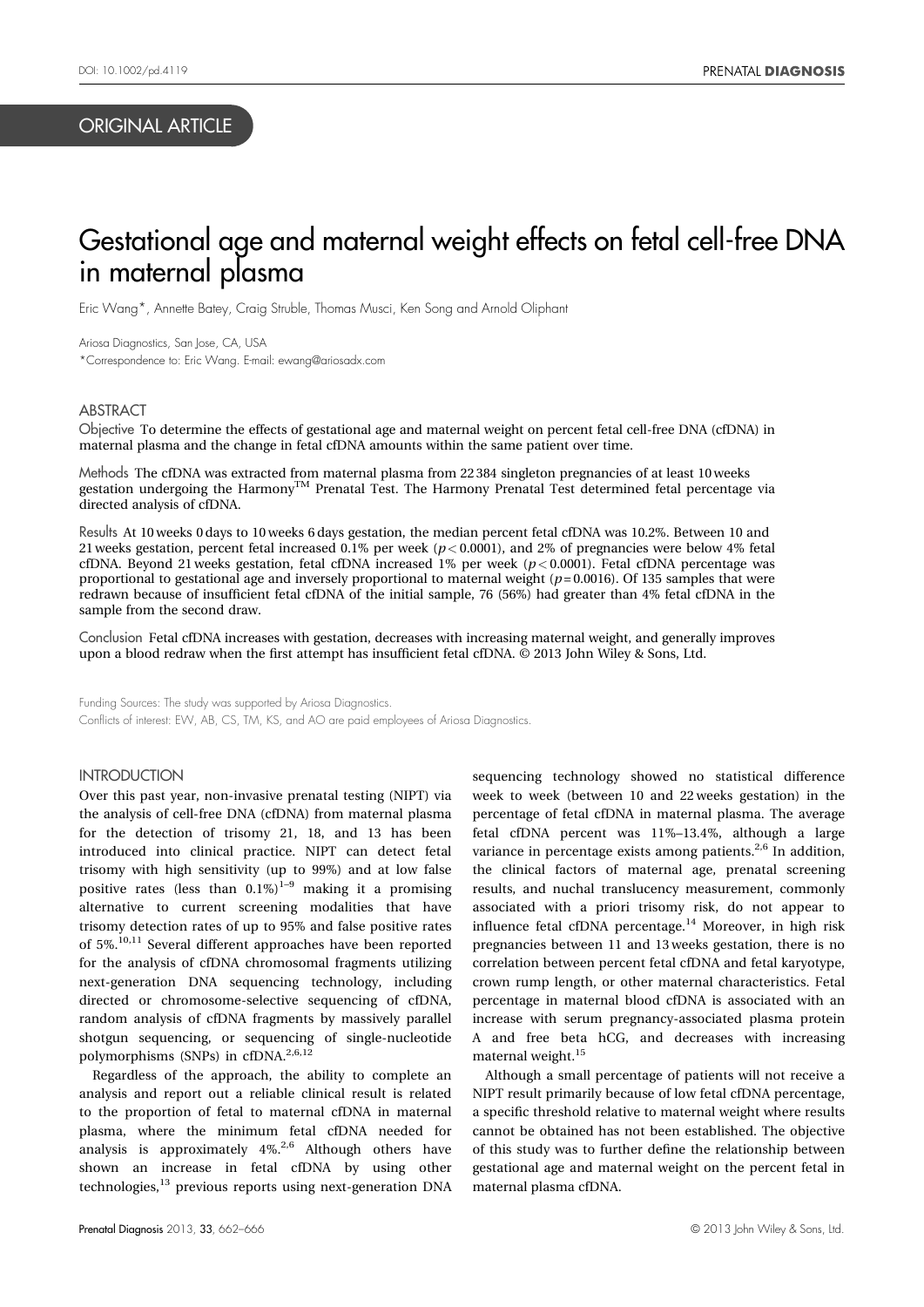# **METHODS**

The study set included 22 384 maternal plasma samples drawn between 20 July 2012 and 31 December 2012 from women with singleton pregnancies and a stated gestational age on the test requisition form of at least 10 weeks. Not all gestational ages were confirmed by ultrasound. Blood samples were collected into Cell-Free DNA BCT TM tubes (Streck, Omaha, NE) and underwent testing with the Harmony Prenatal Test (Ariosa Diagnostics, San Jose, CA) if received within 5 days of being drawn. Samples were anonymized and used in compliance with all applicable laws.

Maternal plasma cfDNA was isolated and analyzed by using the DANSRTM assay (Ariosa Diagnostics, San Jose, CA, USA), which determines chromosome proportion and fetal cfDNA percentage simultaneously as previously described.<sup>1,3</sup> Measurement of fetal cfDNA percentage was determined against a set of 192 SNP-containing loci on chromosomes 1–12 to query each SNP. The HapMap 3 dataset was used to optimize the SNPs for minor allele frequency ([http://hapmap.ncbi.nlm.nih.gov/\)](http://hapmap.ncbi.nlm.nih.gov/). Based on measurements of informative polymorphic loci where the maternal alleles were different from the fetal alleles, a maximum likelihood estimate using the binomial distribution was utilized to determine the most likely fetal cfDNA percentage.

Linear regression was used for continuous variables and chisquared test with 10 000 000 simulated replicates was used for categorical comparisons.

#### RESULTS

Fetal percentage of cfDNA was measured in 22 384 patients. The mean reported gestational age in the group was 15.8 weeks (range: 10–40 weeks), while the mean maternal weight was 73 kg (range: 32–284 kg) (Figure 1). At 10 weeks 0 days to 10 weeks 6 days gestation, the median percent fetal cfDNA was 10.2%. Between 10 and 21 weeks gestation, percent fetal increased at 0.10% per week  $(p < 0.0001)$  (Figure 2), and 2% of the pregnancies during this period were below 4% fetal cfDNA. Starting at 21 weeks gestation, the percent fetal cfDNA increased at a rate of 1% per week  $(p < 0.0001)$ , a tenfold increase in the amount of percent fetal per week compared with the weeks between 10 and 21 weeks gestation (Figure 2).

Table 1 shows the fraction of samples having at least 4% fetal cfDNA in relation to maternal weight. The negative correlation between fetal cfDNA and maternal weight was statistically significant ( $p = 0.0003$ ). Samples were grouped by weight categories or bins in 10 kg increments. Within the cohort, 95% of the samples came from women between the weight bin categories of <50–120 kg. Of women with maternal weight less than 90 kg, 99.1% had a fetal cfDNA greater than 4%. Both gestational age and maternal weight significantly influence the amount of fetal cfDNA, explaining as much as 27% of the variations seen in percent fetal ( $p < 0.0001$ ).

In our study, approximately 1.9% of our tests resulted in redraw requests because of low fetal percent. At the close of this study, we have made 357 requests because of insufficient fetal cfDNA, of which 135 women underwent a second blood draw and sent the sample to our laboratory. As compared with the entire cohort, the patients who underwent a second blood draw were on average at a younger gestational age (13.9 weeks **Distribution of Gestational Age**



Figure 1 Distribution of gestational age and maternal weight

vs 15.8 weeks,  $p < 0.0001$  and had higher mean maternal weight (103 kg vs 73 kg,  $p < 0.0001$ ). We observed a mean 1% fetal cfDNA gain in the second draw as compared with the first draw with an average interval time between the two draws of 3.6 weeks. Of the 135 samples that had insufficient percent fetal cfDNA with the first blood draw, 76 (56%) resulted in greater than 4% fetal percent on the second blood draw. The proportion of women with sufficient fetal percent on the second draw decreased with increasing maternal weight (Table 2). If we accounted for gestational age between blood draws within the same pregnancy, the difference in percent fetal cfDNA between first draw and second draw is no longer significant with respect to maternal weight  $(p=0.76)$ , suggesting that waiting for a later gestational age could overcome low initial percent fetal cfDNA because of high maternal weight.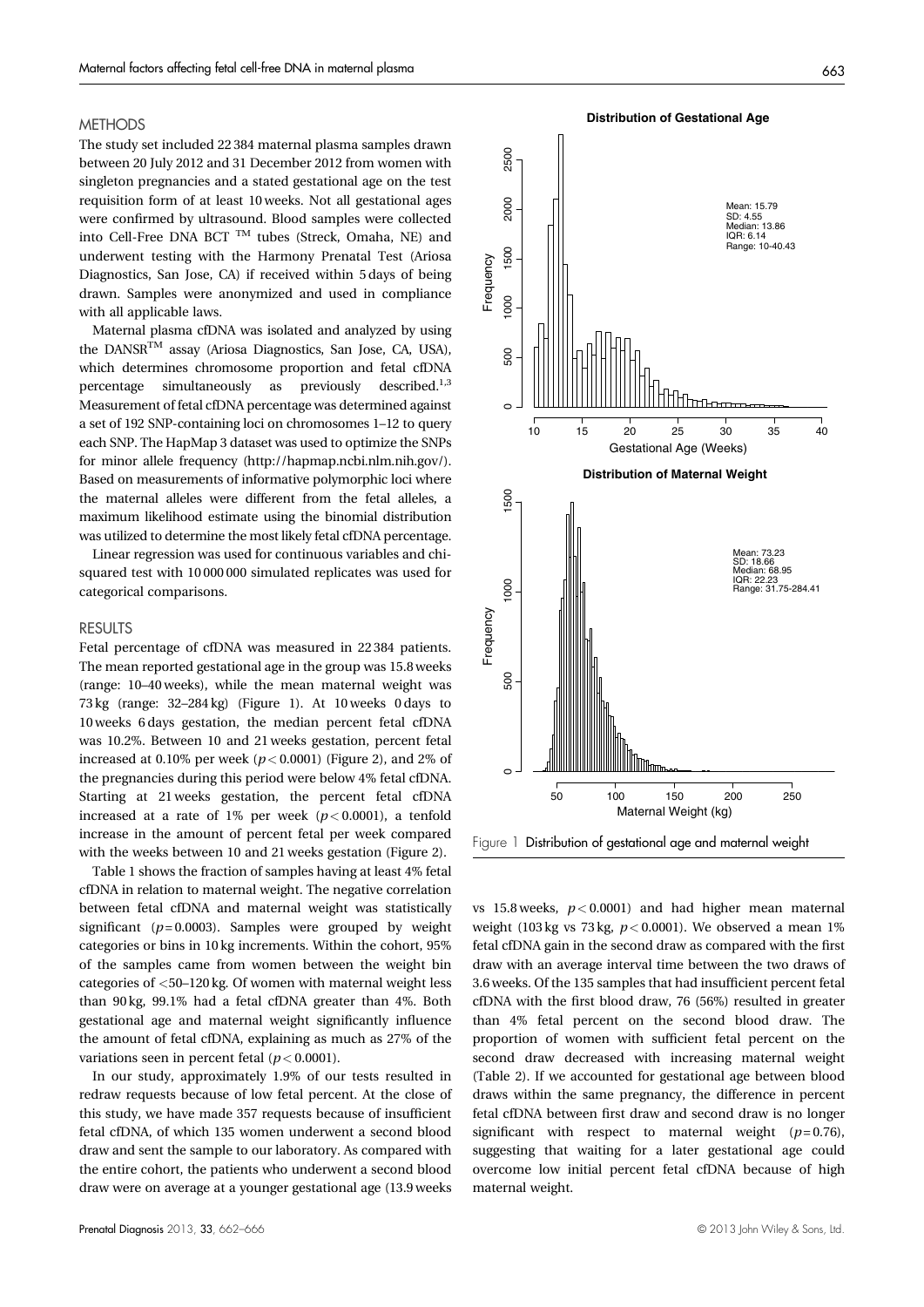

Figure 2 Relationship between percentage of fetal cfDNA and gestational age. Fetal cfDNA percentage for 22 384 pregnancies is plotted with respect to gestational age (weeks). At 10 weeks 0 days to 10 weeks 6 days gestation, the median fetal cfDNA percentage was 10.2%. Between 10 and 21 weeks gestation (black open circles), fetal cfDNA increased at 0.10% per week (p < 0.0001; blue dash line within black open circles) and 2% of the pregnancies during this period were below 4% fetal cfDNA. Starting at 21 weeks gestation (red open circles), the fetal cfDNA percentage increased at a rate of 1% per week (p  $<$  0.0001; blue dash line within red open circles), a tenfold increase in the amount of fetal cfDNA percentage per week compared with the weeks between 10 and 21 weeks gestation

Table 1 Proportion of pregnancies with ≥4% fetal cell-free DNA on first blood draw

| Maternal weight bin (kg) | n    | Pregnancies with ≥4% fetal<br>cell-free DNA (%) |
|--------------------------|------|-------------------------------------------------|
| $<$ 50                   | 809  | 99.8                                            |
| $\geq$ 50 < 60           | 4825 | 99.6                                            |
| >60 < 70                 | 6224 | 99.2                                            |
| >70 < 80                 | 4313 | 98.8                                            |
| >80 < 90                 | 2574 | 98.2                                            |
| ≥90 < 100                | 1608 | 96.3                                            |
| $\geq$ 100 < 110         | 921  | 93.9                                            |
| $\ge$ 110 < 120          | 508  | 89.8                                            |
| $\geq$ 120 < 130         | 298  | 87.9                                            |
| $\geq$ 130 < 140         | 172  | 81.4                                            |
| >140                     | 132  | 71.2                                            |

# DISCUSSION

This study represents the largest clinical data set on the percent fetal cfDNA related to both gestational age and maternal weight. We found that the fetal cfDNA increased incrementally between 10 and 21 weeks of gestation and that over this gestational age window, an overall 1% increase in

| Maternal<br>weight bin (kg) | # $\geq$ 4% fetal on<br>2nd draw | $#$ of total<br>patients | % with $\geq 4\%$ on<br>2nd draw |
|-----------------------------|----------------------------------|--------------------------|----------------------------------|
| < 90                        | 30                               | 42                       | 71.4%                            |
| $\geq 90 < 100$             | 14                               | 23                       | 60.9%                            |
| >100<110                    | 13                               | 22                       | 59.1%                            |
| $\ge$ 110 < 120             | 10                               | 17                       | 58.8%                            |
| $\geq$ 120 < 130            | $\mathcal{P}$                    | 7                        | 28.6%                            |
| $\geq$ 130 < 140            | 5                                | 13                       | 38.5%                            |
| $\geq$ 140                  | 2                                | 11                       | 18.2%                            |

Table 2 Proportion of women with ≥4% fetal cfDNA on repeat

blood draw

total fetal percent can be anticipated. However, starting at 21 weeks of gestation, a greater weekly increase in fetal percent can be expected (1%). It is unlikely that a 0.1% average weekly increase would be clinically relevant and warrant a general change in blood draw protocol for the general population greater than 10 weeks gestational age.

For those patients who had insufficient fetal cfDNA on their first blood draw and underwent a second blood draw, the maternal weight and gestational age characteristics were both significantly different from the entire cohort. These patients had higher maternal weight and were earlier in gestation. Although 56% of these pregnancies resulted in greater than 4% fetal upon redraw, it is puzzling why the rate of increase in fetal cfDNA in these samples were threefold higher than the expected, given their gestational age range (0.28% per week vs 0.1% per week observed in the general cohort). One simple explanation is that the rate of cfDNA increase is different when measured longitudinally in the same individual versus aggregating results from different individuals. However, when we looked at the entire cohort of redraws for various reasons, which includes these 135 pregnancies requested because of low initial percent fetal cfDNA, the rate of increase with respect to gestational age is 0.09% per week within the same pregnancy (data not shown). This rate is not dissimilar from the overall rate of 0.1% computed from the entire cohort of pregnancies. Alternatively, compounded with a higher maternal weight, it is entirely possible that some of these patients with low initial fetal percent did not have accurate dating of their pregnancies as not all dating was based on ultrasound. We have observed a significant decrease in fetal percent before 10 weeks gestation (data not shown) and the rate of fetal percent increase may be higher during this period. Therefore, in addition to the anticipated limitations of maternal weight, accurate gestational age dating at the time of first blood sample is critical to the likelihood of receiving a result and in determining when to schedule a redraw if necessary or desired.

This study confirms the previously reported relationship between increasing maternal weight and decreasing fetal percent.<sup>15</sup> However, the majority of women, based on this set of 22 000 commercial samples, will have greater than 4% fetal DNA, regardless of gestational age or maternal weight, and will be able to receive a result from NIPT. As the ability to detect trisomy depends on the precision of the assay and fetal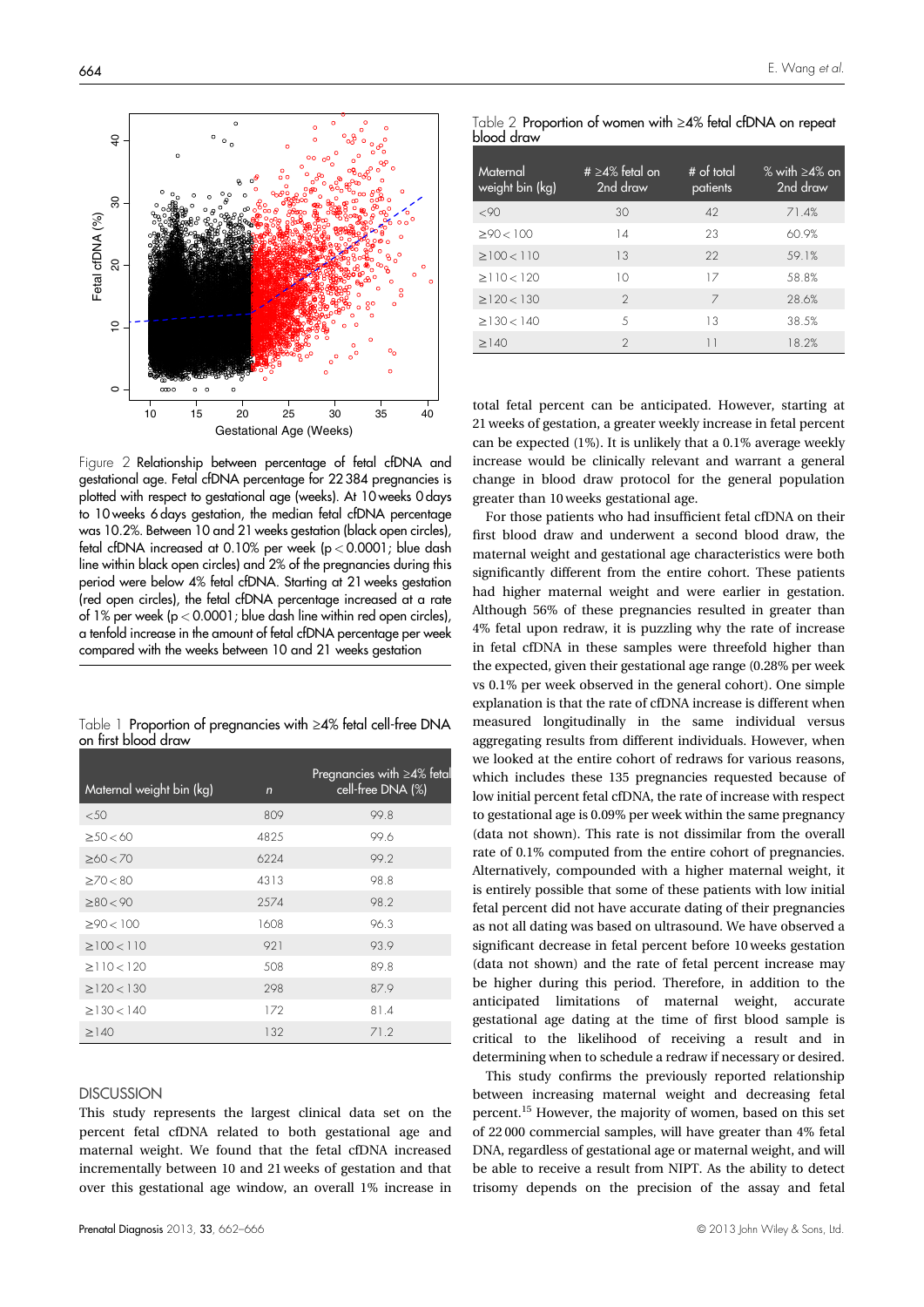percent, these findings can be used by providers and their patients in making the decision as to whether or not to repeat NIPT or undergo traditional methods of prenatal testing for those patients who do not receive a result. As there exists a segment of the population who would not undergo invasive testing or termination under any circumstances but seek the information and reassurance NIPT can provide, the option of waiting until later in the second trimester for a repeat blood draw, when fetal percent increases more rapidly can also be presented. In our study, there were 1224 samples (5.5% of all samples) submitted after 24 weeks gestation, which suggests that there is interest in this information in the third trimester.

One limitation of our study is that we were not able to calculate body mass index (BMI) as we did not have maternal height for the calculation. Thus far, it is still unclear why fetal cfDNA percent decreases with increasing maternal weight. Having maternal height data and BMI with which to assess obesity might allow a more accurate predictor of assay success as compared with maternal weight alone; because in obese women, there is an increased turnover of adipocytes, thereby increasing the amount of maternal cfDNA and decreasing the fetal cfDNA percent. However, BMI does not allow for the analysis of body fat directly nor does it distinguish between different body types relative to fat or muscle. For example, BMI based on a strict height and weight calculation overestimates body fat in persons who are very muscular and can underestimate body fat in persons who have lost or have little muscle mass.<sup>16,17</sup> An alternate explanation is that increasing total blood volume may be correlated with decreasing percent fetal cfDNA (the diluting effect). In this case, the total blood volume in a tall person is also larger than in a small person, and height should certainly be taken into account. Future studies including covariates such as weight, height, BMI, and body type are warranted. Therefore, without additional studies, a simpler clinical standard around which to counsel regarding cfDNA analysis success likelihood might be just maternal weight. Data from

#### REFERENCES

- 1. Sparks AB, Wang ET, Struble Ca, et al. Selective analysis of cell-free DNA in maternal blood for evaluation of fetal trisomy. Prenat Diagn 2012; 32(1):3–9.
- 2. Norton ME, Brar H, Weiss J, et al. Non-Invasive Chromosomal Evaluation (NICE) Study: results of a multicenter prospective cohort study for detection of fetal trisomy 21 and trisomy 18. Am J Obstet Gynecol 2012;207(2):137.e1–8.
- 3. Sparks AB, Struble Ca, Wang ZET, et al. Noninvasive prenatal detection and selective analysis of cell-free DNA obtained from maternal blood: evaluation for trisomy 21 and trisomy 18. Am J Obstet Gynecol. 2012; 206(4):319.e1–9.
- 4. Nicolaides KH, Syngelaki A, Ashoor G, et al. Noninvasive prenatal testing for fetal trisomies in a routinely screened first-trimester population. Am J Obstet Gynecol 2012;207(5):374.e1–6.
- 5. Ashoor G, Syngelaki A, Wagner M, et al. Chromosome-selective sequencing of maternal plasma cell-free DNA for first-trimester detection of trisomy 21 and trisomy 18. Am J Obstet Gynecol 2012; 206(4):322.e1–5.

future investigations that include weight, height, and body type might shed light on this aspect.

# **CONCLUSION**

This study provides clinically useful data to prepare patients for the possibility of low fetal percent based on their gestational age and weight at the time of blood draw. The vast majority of clinical maternal plasma samples greater than 10 weeks gestational age contain an adequate fetal cfDNA proportion to allow for useful clinical results. However, attention should be paid to accurate gestational age determination—especially at early gestational ages—to ensure sufficient fetal percent for assay completion. Extremely high maternal weight is a primary correlative factor for low fetal cfDNA and thus no result from NIPT using cfDNA analysis. A repeat blood draw for NIPT for samples with low fetal percent may be worthwhile for patients, except in cases of high maternal weight. When possible, second attempts are most beneficial after waiting several weeks. If gestational age was estimated to be later than the actual gestational age, the waiting time to receive the first result may be long enough to increase fetal percent above the 4% cutoff. In other cases, the waiting time may need to be longer because of the slow rate of increase in fetal percent until about 21 weeks gestation. In addition to maternal weight and gestational age, there remains a substantial amount of unexplained variation in fetal percent in the population. Other clinical factors that influence fetal percent remain an area for future investigation.

### WHAT'S ALREADY KNOWN ABOUT THIS TOPIC?

• Previous literature indicates no significant change in average percentage of fetal cell-free DNA between 10 and 22 weeks when using Next-Generation Sequencing technology.

# WHAT DOES THIS STUDY ADD?

- This is the largest sample set reporting changes in percent fetal cellfree DNA in relation to maternal weight and gestational age.
- 6. Canick JA, Kloza EM, Lambert-Messerlian GM, et al. DNA sequencing of maternal plasma to identify Down syndrome and other trisomies in multiple gestations. Prenat Diagn 2012;32(8): 730–4.
- 7. Bianchi DW, Platt LD, Goldberg JD, et al. Genome-wide fetal aneuploidy detection by maternal plasma DNA sequencing. Obstet Gynecol 2012;119(5):890–901.
- 8. Dan S, Wang W,Ren J, et al. Clinical application of massively parallel sequencing-based prenatal noninvasive fetal trisomy test for trisomies 21 and 18 in 11 105 pregnancies with mixed risk factors. Prenat Diagn 2012:32(13):1225–32.
- 9. Chitty LS, Hill M, White H, et al. Noninvasive prenatal testing for aneuploidy-ready for prime time?. Am J Obstet Gynecol 2012;206(4): 269–75.
- 10. ACOG Practice Bulletin. No. 77: screening for fetal chromosomal abnormalities. Obstet Gynecol 2007;109(1):217–27.
- 11. Nicolaides KH. Screening for fetal aneuploidies at 11 to 13 weeks. Prenat Diagn 2011;31(1):7–15.